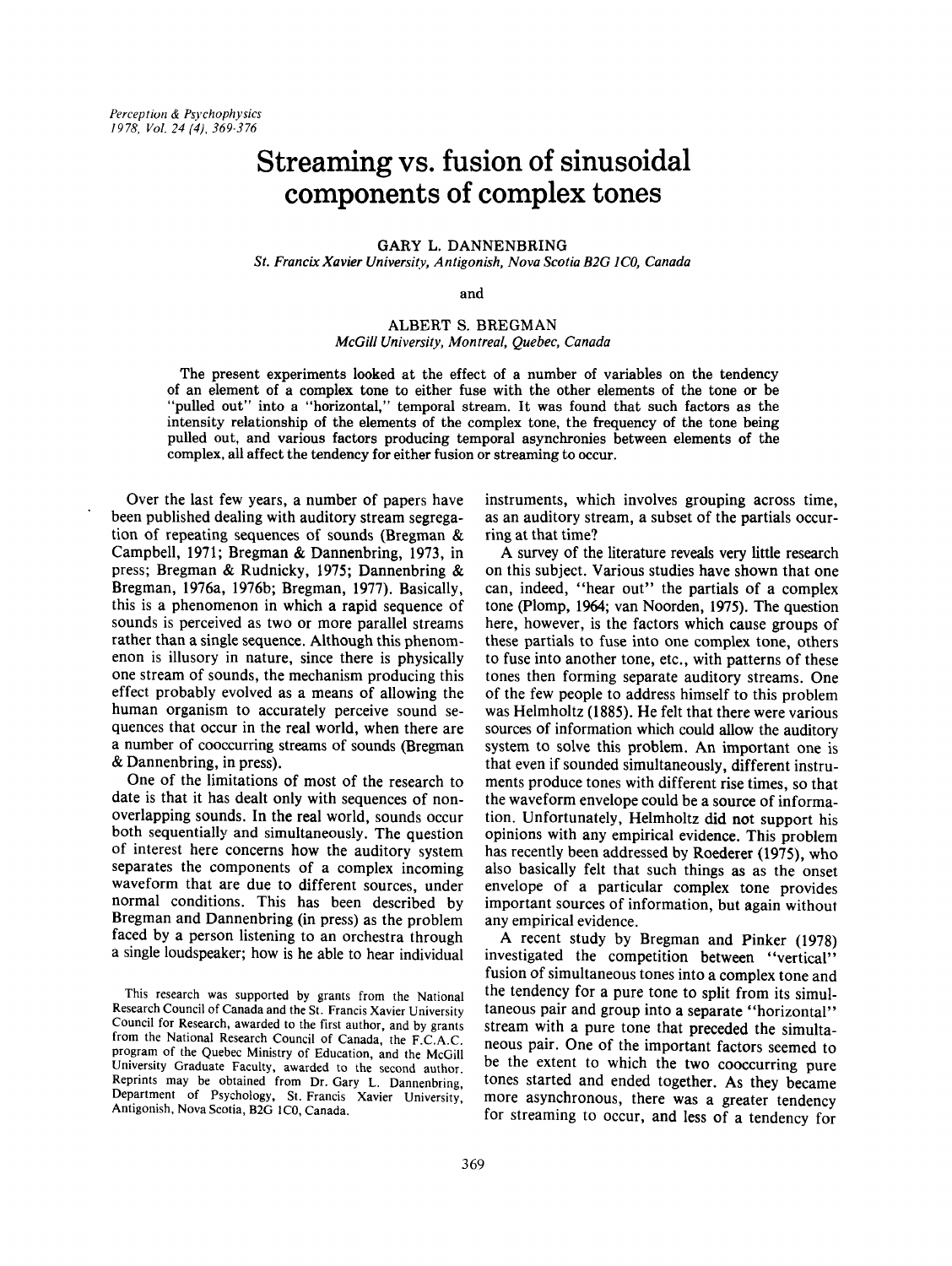# 370 DANNENBRING AND BREGMAN

**them to fuse into a complex tone. A second important factor was whether one of the simultaneous tones was near, in frequency, to the preceding pure tone; if it was, it tended to group with the preceding tone rather than remaining as part of the complex tone. The breaking up of the complex tone by either factor caused it to sound less "rich." The present experiments were designed to further investigate the influence of various factors on the tendency of the partials of a complex tone to remain fused or to separate into parallel, cooccurring auditory streams.**

**In both experiments, a pure tone was alternated rapidly with a complex tone formed of three partials. A method first used by van Noorden (1975) was employed to determine whether the "target partial," the partial of the same frequency as the "captor tone" (the preceding pure tone), was being pulled out of the complex tone to form a stream with the captor tone. This required the listener to judge the rate of onsets of the pure tone. If the pure tone appeared to occur twice as often as the complex tone, then every second occurrence of the pure tone sequence had to have been the target partial of the complex tone. Using this method, we investigated the following questions: (1)Does a partial that is asynchronous in onset or offset with others tend to** "stream out" more easily? (2) Does streaming out **depend on whether the higher partials are of different amplitudes than the fundamental?**

### **EXPERIMENT 1**

### **Method**

Subjects. Fifteen subjects from the McGill University Psychology Department participated in this experiment. All subjects were paid for their services.

**Apparatus.** The complex tones used as stimuli in this experiment were generated by digitally synthesizing the complex waveform with a PDP-11 computer (Digital Equipment Corp.), storing the synthesized files on disk, and then outputting the files through a D/A converter at the appropriate rate (up to 32 kHz). This output was then low-pass filtered at 10 kHz to remove the noise inherent in digital synthesis, sent through an equalizer filter network to produce a flat response at the headphones (Micromonitor Electrostatic) for all frequencies used, and recorded on an Akai GX 4000.SS tape deck.

During testing, the tape output was amplified by a Sony TA-1055 stereo amplifier and presented to individual subjects through the headphones in an Audiometric testing room (No. 1202).

Stimuli. Basically, the stimuli presented on each trial consisted of a complex tone consisting of three sine tone components (500, 1,000, and 2,000 Hz) alternating repeatedly with a single sine tone (500, 1,000, or 2,000 Hz), referred to as a "captor" tone. The choice of a complex tone consisting of the fundamental and two octaves was, to some extent, arbitrary. Some informal work conducted in our laboratory suggested that the degree of consonance or dissonance of a particular complex may affect the tendency for fusion to occur. It has long been recognized that the most consonant relationship between partials occurs with octaves (Helmholtz, 1885; Seashore, 1938); octaves were, therefore, selected as a means of holding this potential variable constant. All tones included 14-msec rise/fall times' to eliminate audible chcks. The amplitudes of each of the components of the complex tone were either all the same, decreasing for the higher harmonics (if the 500-Hz component had an amplitude of 1, the 1,000-Hz component had an amplitude of .5 and the 2,000-Hz component had an amplitude of .25), or increasing for the higher harmonics (the relative amplitudes for the 500-, 1,000-, and 2,000-Hz components were .25, *.5,* and 1.0, respectively). The amplitude of the captor tone was always the same as that of the partial it alternated with.

In addition, the relative onsets of the components of the complex tone were varied. Either components started simultaneously or one of the components had an onset that was asynchronous relative to the other two. When all components had simultaneous onsets, the duration of each component was 137 msec (including the 14-msec rise time and 14-msec fall time), followed by a 137-msec break, then the "captor" tone (which was present for 137 msec), and finally another 137-msec break. So, the total time from the onset of one complex tone until the cycle was repeated was 548 msec. When one element had an asynchronous onset, it started either 35 msec before or 35 msec after the other components; all elements had synchronous offsets.

Thus, there were basically four factors in this experiment: (1) which element of the complex tone was repeated (the 500-, 1,000-, or 2,000-Hz component); (2) the relative amplitudes of the components (all the same, decreasing, or increasing); (3) the type of asynchrony (the asynchronous element began either before or after the others); and (4) which element was asynchronous (none of them, or the 500-, 1,000-, or 2,000-Hz component), for a total of 72 trials. Of course, when there were no asynchronous components, the stimuli were identical for both types of asynchrony.

Each trial in the experiment consisted of the following sequence of stimuli: (1) the "captor" tone (the repeated element) was presented alone as a steady-state tone for approximately 2 sec (2.1 sec); (2) the sequence of the complex tone alternating with the captor tone for 10 sec (9.8 sec); (3) two rhythmic patterns, each lasting approximately 5 sec (4.9 sec) and consisting of clicks. In the first pattern (A), the clicks occurred at the same rate as the complex tone's rate of repetition (this was the slower rate). The second (faster rate) pattern (B), had clicks occurring at the same rate as every occurrence of the complex tone *and* the sine tone it alternated with. Each of these stimulus sequences within a trial was separated by a brief pause (approximately 1 sec). There was a 5-sec pause between trials for the subject's response.

**Procedure.** The subjects were instructed to first listen to the standard (pure) tone. They then heard the complex tone alternating with the standard tone, and were to decide at what rate they heard the *captor* tone repeating. If they heard the captor tone repeating at the slower rate, it would indicate that the elements of the complex tone were "fused" into a perceptual unit, preventing the target partial from being pulled out into a "horizontal," temporal stream. On the other hand, if they heard the captor tone repeating at the faster rate, it would indicate a less strong "vertical" fusion of the complex tone components, in which the target partial could be pulled out of that vertical organization to become a part of a horizontal stream; i.e., it would supply an extra pure tone "beat" in every cycle of the sequence.

Subjects indicated their responses by placing a mark along a 150-mm scale, with the extremes marked "slow" and "fast," indicating the two types of rhythm. Their mark along the scale was to indicate the ease with which they heard the standard tone repeating in one rhythm or the other, with a mark in the center meaning that either rhythm could be heard equally well. The subjects were given no instructions to attempt to "set" them to perceive any one of the rhythms.

All 72 trials were presented randomly to the subjects in one session, with a short break in the middle. The subjects then returned a second day to receive a second block of all 72 trials, presented in a different random order.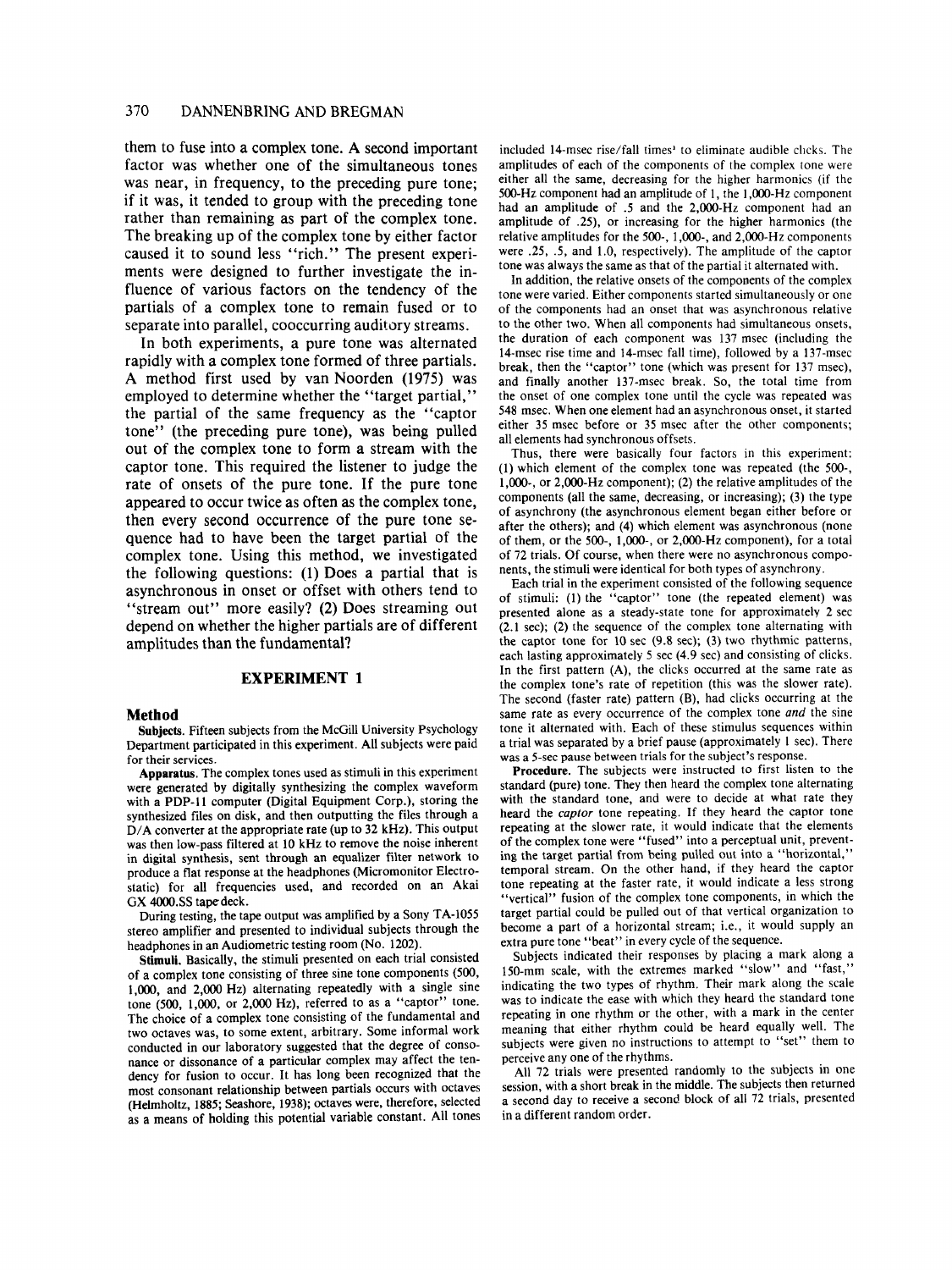## Results

The subjects' responses were scored by measuring, for each trial, the distance of their marks on the scale in millimeters. Thus, a score of 0 indicated that the slower rhythm was perceived (i.e., fusion of the complex tone components occurred), a score of 150 indicated that the faster rhythm was perceived (i.e., horizontal streaming occurred), and a score of 75 indicated that either type of rhythm could be perceived equally well.

There are a number of important results in this experiment. First, there was a greater tendency for horizontal streams to be formed when the repeated component was 500 Hz rather than the two higher components; the scores for the 500-, 1,000-, and 2,000-Hz repeated elements were 110.1, 74.3, and 78.2, respectively  $[F(2,28) = 14.68, p \le .001]$ .

There was also a significant effect of the intensity relationships of the three components  $[F(2,28) =$ 20.97,  $p < .001$ ]. The scores for decreasing, equal, and increasing component intensities were 77.5, 88.0, and 97.2, respectively, showing that the greatest overall fusion of the three sine-tone components occurred when the relative amplitudes of the higher components decreased.

There was a significant interaction between the intensity variable and which element was repeated  $[F(4,56) = 12.43, p \lt .001]$ ; this can be seen in Figure 1. This interaction suggests that the more



**Figure 1. Interaction between the intensity relationship and which component of the complex tone was the repeated one for** Experiment 1.



**Figure 2. The interaction between which element was the** repeated **one and which was asynchronous, showing that, except for the** 500-Hz **component, the repeated element was "pulled" into** a **horizontal stream much better when it was asynchronous (the circled points).**

intense a partial, the easier it is pulled into a stream, with higher partials generally being more difficult to pull into a stream than the fundamental.

There was a significant main effect for which component was asynchronous  $[F(3,42) = 12.44, p < .001]$ ; the greatest tendency for horizontal streams to be formed occurred when the 1,000-Hz component was asynchronous (96.2), followed by the 2,000-Hz component (91.8), the 500-Hz component (86.1), and finally no asynchronous components (76.0). This seems, however, to be an incidental result of the interaction between which component was asynchronous and which one was repeated, as shown in Figure 2; this interaction was highly significant  $[F(6,84) = 9.92, p < .001]$ . As can be seen in Figure 2. there was a greater tendency for a horizontal stream to be formed when the repeated component was asynchronous (circled points in the figure) than when it was synchronous. However, there was also a significant three-way interaction between these factors and the type of asynchrony  $[F(6,84) = 3.36, p < .01]$ , as shown in Figure 3. This figure shows that the effect of asynchrony in pulling out the repeated component into a horizontal stream (circled points in the figure) is stronger when the asynchronous component starts before the other components of the complex tone rather than after them. There was no overall main effect of the type of asynchrony.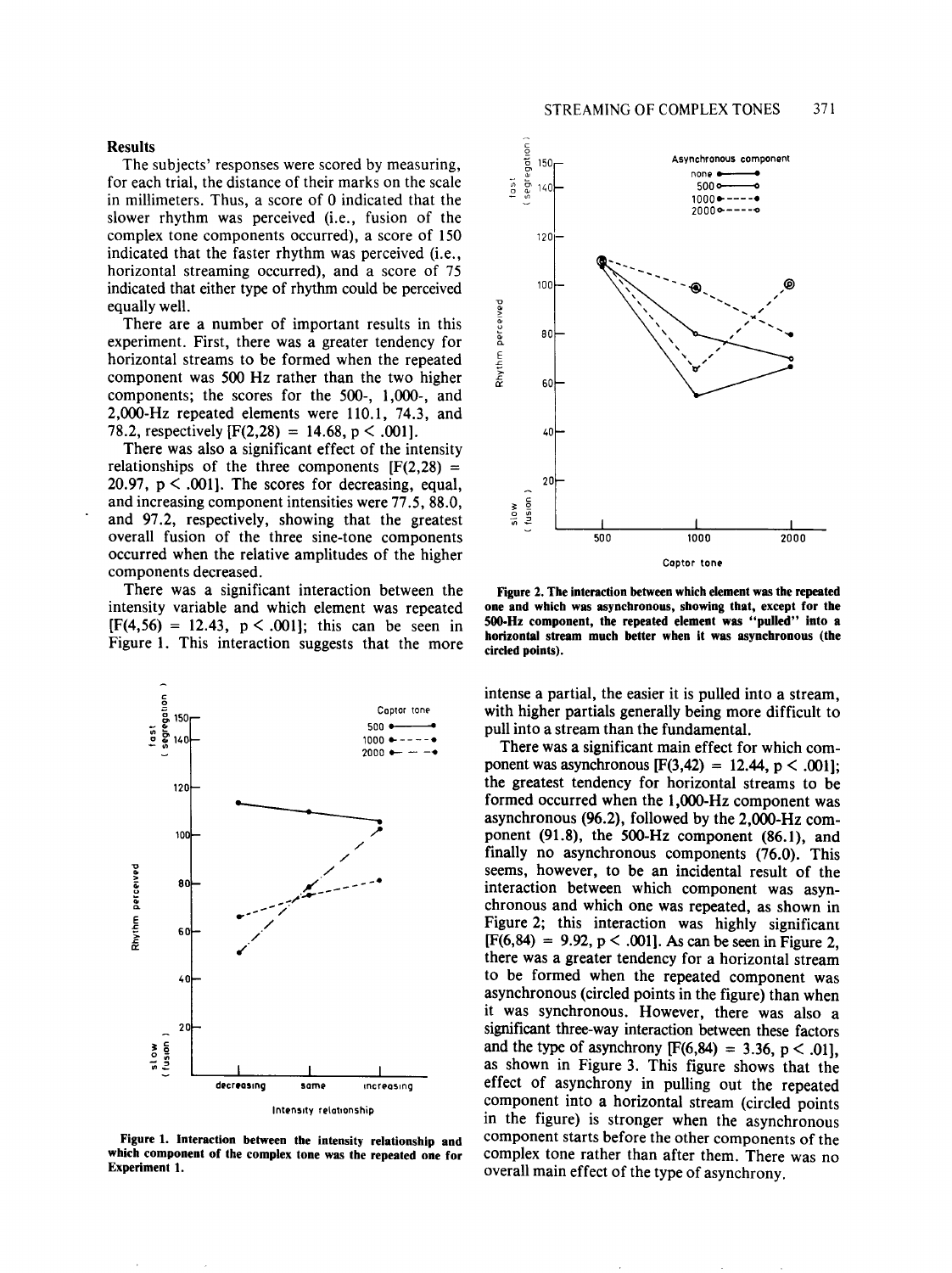

**Figure 3. Three-way interaction showing that the asynchrony effect was stronger when the asynchronous element started before the others rather than after (circled points are repeated, asynchronous components).**

Finally, there was a significant three-way interaction between the frequency of the repeated component, which component was asynchronous, and the relative intensities of the components  $[F(12,168) = 2.63]$ ,  $p < .01$ ; this interaction is shown in Figure 4. This figure shows that the basic interaction between asynchrony and which element of the complex is repeated (shown in Figure 2) is affected by the intensity relationship of the components. As the intensity relationship changes from a decreasing one to an increasing one, it becomes increasingly easier to pull out the asynchronous element into a horizontal stream.

## **Discussion**

There are a number of important results in this experiment. First of all, finding that the fundamental can easily be pulled into a "horizontal" auditory stream is probably not terribly surprising; Plomp (1964) found that it was easiest for subjects to "hear out" the fundamental and lowest partials of a complex tone, and that this became increasingly difficult for the higher partials. Of somewhat greater interest is the role that the relative amplitudes of the different sine-tone components seem to play. The greatest amount of fusion of the complex tone occurred when the amplitude decreased for the higher components. This, of course, is more or less the state of affairs for naturally produced complex sounds, although one often finds that a higher partial may be more intense than a lower one (Fletcher, 1952; Winckel, 1967); it may be that the auditory mechanism has evolved to fuse tones of this type. Producing an unusual type of amplitude relationship, such as increasing amplitude for the higher components,

decreases the fusion of the complex, and also greatly increases the ability of the repeated tone to pull out. the 2,000-Hz component, normally much more difficult to pull into a horizontal stream.

The other results of interest concern the effects of asynchrony on streaming vs. fusion. An element that had an asynchronous onset relative to the other components was always easier to pull into a horizontal stream than when it started synchronously (except for the 500-Hz tone, which was always fairly easily pulled into a horizontal stream). Secondly, this effect was greater when the onset of the asynchronous partial was before the others rather than after. Since offsets were always synchronous, the type of asynchrony is confounded with the duration of the component, with those components having late onsets also being shorter than those with earlier onsets, resulting in a lower total energy for these components. Although it is unlikely that this had any significant effect, since the difference in energy between the shortest component and the longest component would only result in an average change of 1.3 dB, it is possible that this could reduce the detectability of the shorter component. This might decrease its tendency to be pulled into a horizontal, temporal stream.

### **EXPERIMENT 2**

It seems clear, from studies such as Experiment 1 and that by Bregman and Pinker (1978), that a component of a complex tone which is asynchronous relative to the other components is more easily pulled into a horizontal stream. One variable which has not been investigated systematically is any possible difference between onset and offset asynchronies. In



**Figure 4. The interaction between the frequency of the repeated element, asynchronous element, and intensity relationship for Experiment** 1.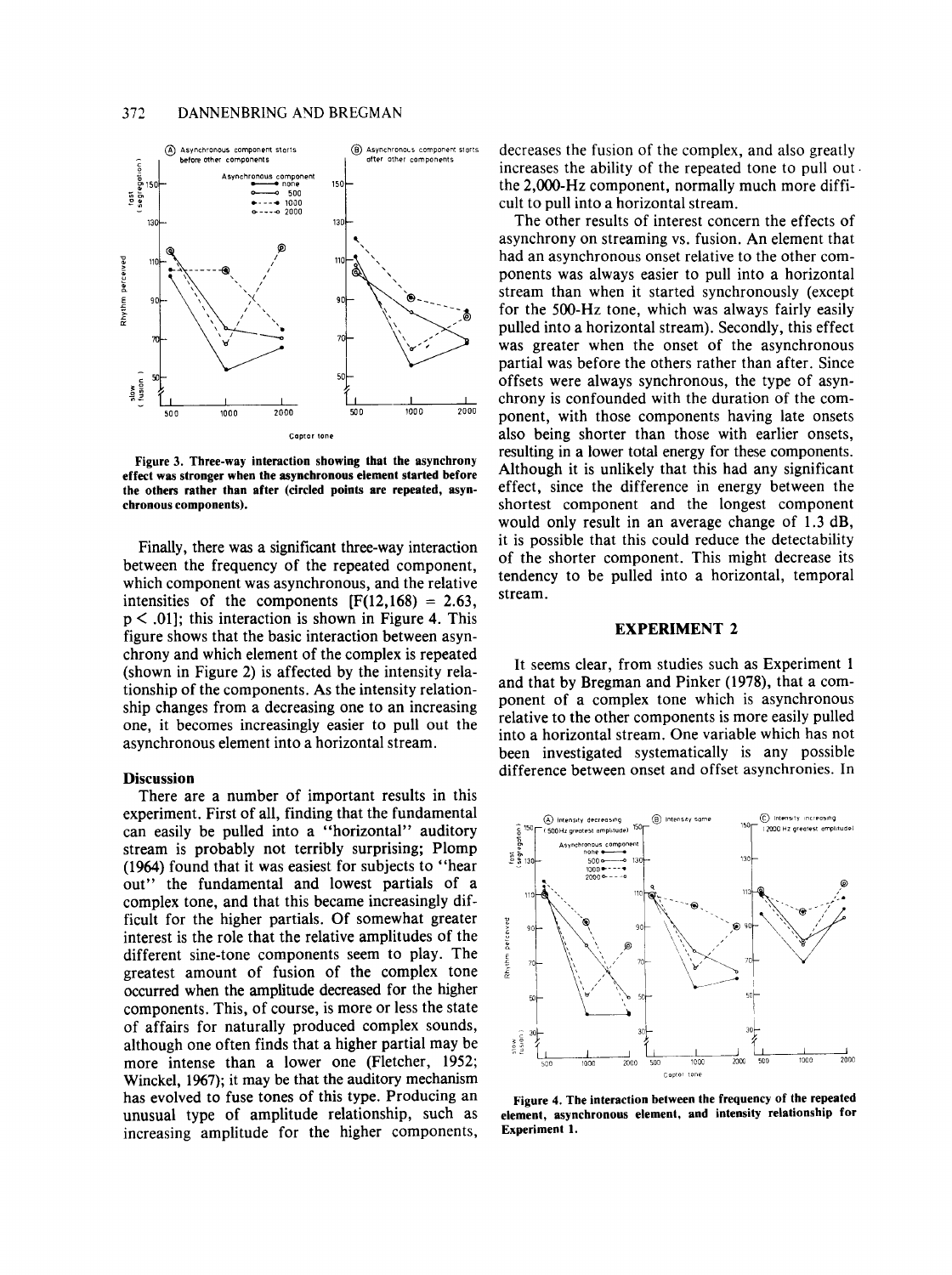**Bregman and Pinker's stimuli, all asynchronies were due to both onset and offset asynchronies; in Experiment 1, only onset asynchronies were investigated. Experiment 2 was designed to investigate in detail the effect of synchronous vs. asynchronous onsets and offsets on the competition between fusion and streaming of components of a complex tone.**

## **Method**

**Subjects.** Fifteen subjects, recruited from the campus of St. Francis Xavier University during a summer session, participated in this experiment. All subjects were paid for their services.

**Apparatus.** The apparatus used to generate and record the stimuli used in this experiment was identical to that used in Experiment I. The stimuli were played to subjects, seated in a small room, on a Sony TC-540 stereo tape recorder through Sharpe MKII stereo headphones. All stimuli were played through a Southwest Technical Products 216/A stereo equalizer filter, set to produce equal amplitudes of all three sine-tone components at the headphones (as measured by a General Radio Type 1551-C sound level meter through a 6-cc coupler).

Stimuli. The stimuli used in the present experiment were basically similar to those used in Experiment 1, consisting of a complex tone (with 500-, 1,000-, and 2,000-Hz components) alternating with a single sine tone (500-, 1,000-, or 2,000-Hz). Rise/fall times and basic tonal durations were the same as those used in Experiment 1. In the present experiment, however, the asynchronous component was always the frequency of the repeated element.

The variable of particular interest in this experiment was that of asynchrony. The stimuli can be described in terms of three additional variables. First, the stimuli varied according to the type of asynchrony. Lead asynchrony refers to the asynchronous element either starting before the other elements (onset lead) or ending before the other elements (offset lead). Lag asynchrony designates the situation in which the asynchronous element either starts after the others (onset lag) or ends after the others (offset lag). Secondly, there were three levels of onset asynchrony (0, 35, and 69 msec), and finally, three levels of offset asynchrony (0, 35, and 69 msec). These three variables were combined factorially to produce 18 different stimulus types; each of these can be seen in Figure 5 (note that this figure illustrates the different types of asynchrony for the 1,000-Hz component). Since the asynchronous component could be any of the three partials, there were 54 different trials, presented to subjects in three blocks, in a different random order for each block, for a total of 162 trials. Half of these trials were presented to subjects one day and the other half the following day.

**Procedure.** The procedures used in this experiment were slightly different from those used in Experiment 1. Unlike Experiment l, almost all of the stimuli in the present experiment have a repeated component with asynchronous onsets, or offsets, or both. Preliminary investigation revealed that this resulted in a subject's almost always perceiving the faster rhythm (using the methodology of Experiment 1), thus making it difficult to see any differences between the conditions of the present experiment. As a result, the procedures were changed for this experiment. In each trial, the subject first heard *only* the slow rhythm of clicks; this was followed by the standard tone, and then the complex tone alternating with the standard (captor) tone. The subjects were asked to concentrate on the captor tone when alternating with the complex tone and to try to make it sound like the slow rate of the clicks (i.e., try to hear the repeated component as fused with the other two components and *not* hear it segregate into a separate, horizontal stream). In a number of informal investigations we have made in our laboratory, we have noticed that the tendency for auditory streams to form is under a certain degree of "voluntary" control on the part of the listener; this has also been noted by van Noorden



**Figure 5. Schematic diagrams of stimuli used in Experiment 2.**

(1975). Thus, even though the overall tendency is for subjects to hear most of these stimuli as streaming, a method such as this allows us to identify the *relative* ease with which fusion vs. streaming occurs.

The subjects indicated their responses by placing a mark along a horizontal scale which ranged from 1 to 14, with 1 indicating that it was very easy to hear the captor tone repeating at the rhythm of the clicks (i.e., the subject could make all three components fuse and prevent streaming), while 14 indicated that it was very difficult to hear that rhythm (i.e., that the tendency for the component to be "pulled out" into a stream was too strong to be overcome by any voluntary control on the part of the subject).

## **Results**

**An analysis of variance revealed, first of all, that there was a significant main effect of the duration of onset asynchrony, with a greater tendency for streaming to occur as the duration of onset lead time increased [F(2,28) = 10.08, p < .001]. In addition, there was a significant main effect of the duration** of offset asynchrony  $[F(2,28) = 4.06, p < .05]$ ; **offset asynchrony caused a greater tendency for streaming to occur, compared with stimuli having** 0-msec offset asynchronies. Both of these main effects **can be seen in Figure 6. In addition, the analysis revealed interaction between both of these variables and the type of asynchrony (lead or lag); these interactions are also apparent in Figure 6. First, onset asynchrony duration basically had its effect only with stimuli having lead asynchrony [F(2,28) = 6.54, p <**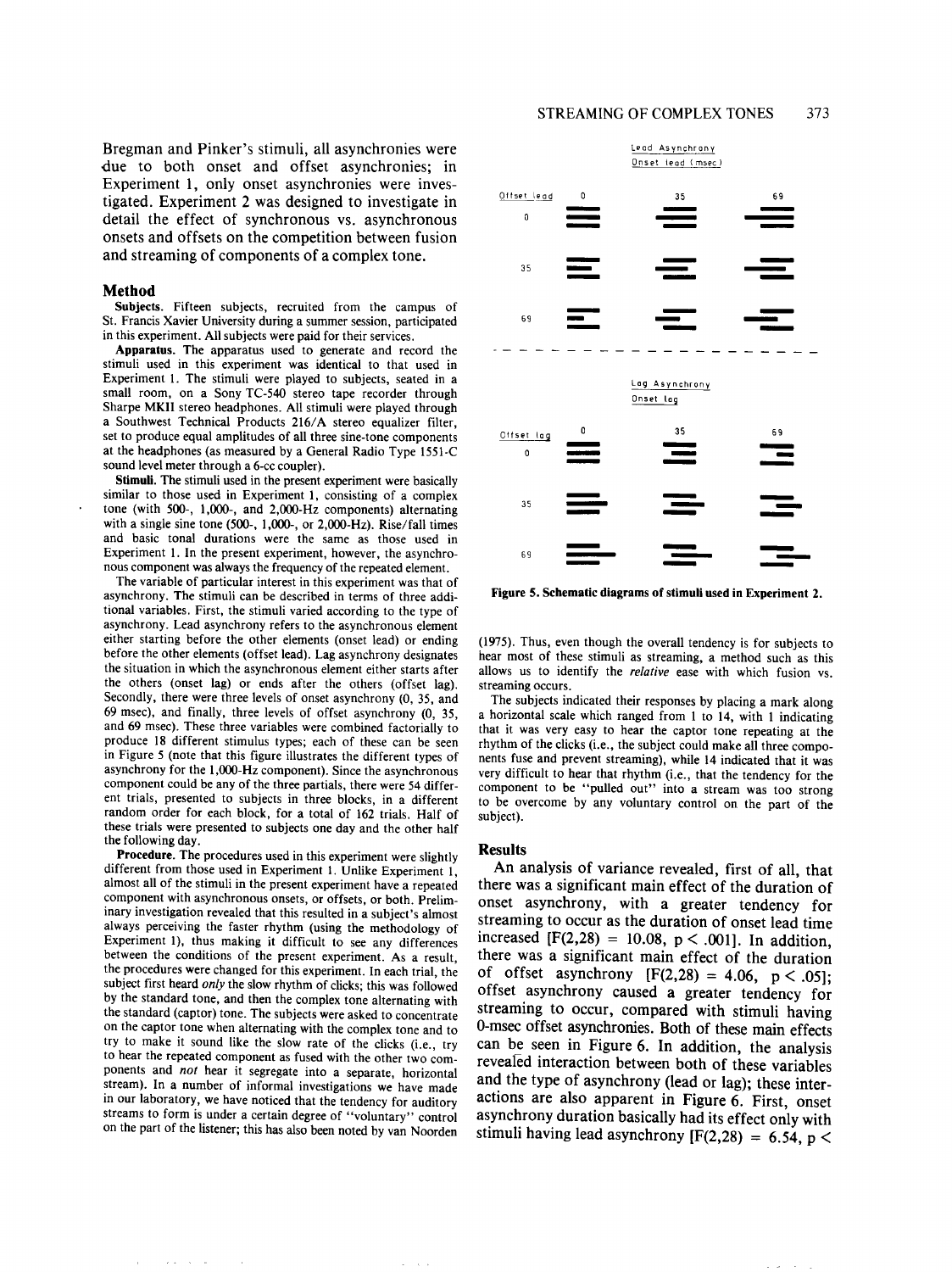

**Figure 6. The three-way interaction between type of asynchrony, amount of onset asynchrony, and amount of offset asynchrony for** Experiment 2.



**Figure 7. The three-way interaction between amount of onset asynchrony, amount of offset asynchrony, and target tone frequency for** Experiment 2.

**.005]. On the other hand, offset asynchrony duration had an effect only with stimuli having lag asynchrony**  $[F(2,28) = 6.64, p \le .005].$ 

**In addition to these effects, there were a number of interactions between these variables and which component of the complex was the target tone. First, as can be seen in Figure 7, there was a general tendency for the duration of onset asynchrony to have an effect on the two upper partials, but little,** if any, effect on a 500-Hz target tone  $[F(4,56) = 2.67,$ **p < .05]. These two variables also interacted with the duration of offset asynchrony [F(8,112) = 2.37,**

 $p < .05$ ] (again, see Figure 7). The figure reveals that, in general, the effect of increasing the duration of offset asynchrony caused a decrease in the effect of the duration of onset asynchrony.

There was a significant three-way interaction between the duration of onset asynchrony, the type of asynchrony, and the target tone  $[F(4,56) = 2.84]$ ,  $p < .05$ ] shown in Figure 8. This figure shows that the interaction between onset asynchrony duration and type of asynchrony occurs for the 1,000- and 2,000-Hz target tones, but not for the fundamental, 500-Hz tone.

Finally, there was a significant three-way interaction between the duration of offset asynchrony, the type of asynchrony, and the target tone  $[F(4,56) =$ 3.27,  $p < .025$ ] as presented in Figure 9. This figure is quite similar to Figure 8, in that it shows that the



**Figure 8. Three-way interaction between amount of onset asynchrony, type of asynchrony, and target tone frequency for** Experiment 2.



**Figure 9. Three-way interaction between amount of offset asynchrony, type of asynchrony, and target tone frequency for** Experiment 2.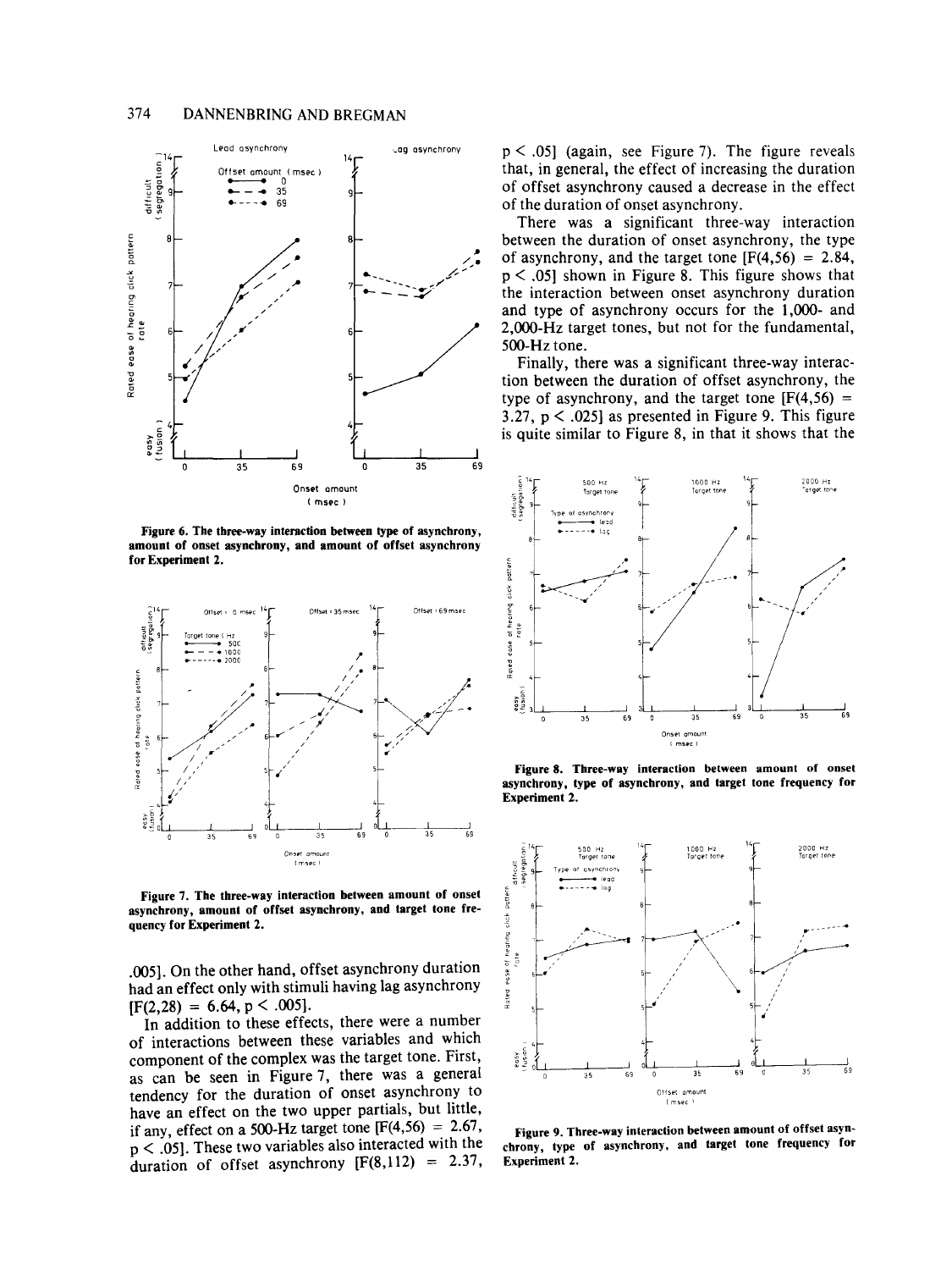interaction between offset asynchrony duration and the type of asynchrony occurred for the 1,000- and 2,000-Hz target tones, but not for the fundamental.

## **Discussion**

There are several results of interest in this experiment. First, an important result is that, for asynchrony to be effective in pulling the target tone into a horizontal stream, the target tone must either start before the other components or end after them; i.e., onset asynchrony duration had an effect only with lead asynchrony, and offset asynchrony duration had an effect only with lag asynchrony. This, of course, is similar to the results obtained in Experiment 1 with onset asynchronies. A possible explanation for this effect is that when the onset of the target tone occurs after the onset of the other components or when the offset occurs before the offsets of the other components, the other components mask the onset (or offset) of the target tone, thus reducing the effectiveness of the asynchrony. Also, it is possible that an "auditory continuity" effect (Bregman & Dannenbring, 1977; Dannenbring, 1976) is occurring here, and that the asynchronous component is perceptually longer than its physical duration would indicate. Again, this would reduce any potential effect of asynchrony. At this point, such a notion is simply speculation and would have to be tested by further research.

Another factor which may be affecting some of the results just described is the actual duration of the target tone. For example, Figure 6 shows that for stimuli with 0 msec offset asynchrony duration, there was a greater tendency overall for segregation to occur for lead asynchronous stimuli than for lag asynchronous stimuli. As can be seen in Figure 5, these stimuli under lag conditions are shorter in duration than the 0-msec offset stimuli under lead conditions. It may be that the shorter component, having less total energy, is somewhat less detectable, and thus more easily fused with the other components, a point which was made in discussing the results of Experiment 1. One way to test this hypothesis would be to look directly to the effect of the duration of the asynchronous component, something that was not a part of the original analysis of variance. In the present experiment, there are five different durations of the asynchronous component: 69, 103, 137, 171, and 205 msec. A one-way analysis of variance was conducted in which all of the stimuli were placed into these five categories according to the duration of the target element. This analysis revealed a significant difference between the mean scores [F(4,265)  $= 2.41$ ,  $p < .05$ ], which can be seen in Figure 10. This figure suggests that there is an increased tendency for streaming to occur as the duration of the asynchronous component increases, which agrees with the

notion that the longer component, being more salient and detectable, should be more easily pulled into a horizontal stream (or, conversely, more difficult to fuse with the other components).

Finally, the general conclusion to be drawn from the various interactions that occurred with the frequency of the target tone is that the 500-Hz tone was not as affected by the other variables, a result that again agrees with the results of Experiment 1.

## GENERAL DISCUSSION

In this paper, we have tried to look at a number of variables which might potentially affect the tradeoff between streaming and fusion in a temporal pattern of complex waveforms. It is probably useful at this point to try to summarize some of the major results of this research and, further, to look at the implications of this research for the perception of real-world auditory events.

Probably the most important finding of this research is that asynchronous components are, in general, more easily pulled into horizontal streams than synchronous components, which supports the earlier speculations by Helmholtz (1885) and Roederer (1975) and the investigations by Bregman and Pinker (1978). The present research, however, is important in demonstrating effects of such things as the amount of asynchrony, whether the asynchrony is due to



**Figure 10. Effect of the duration of the target tone on fusion vs. streaming in Experiment** 2.